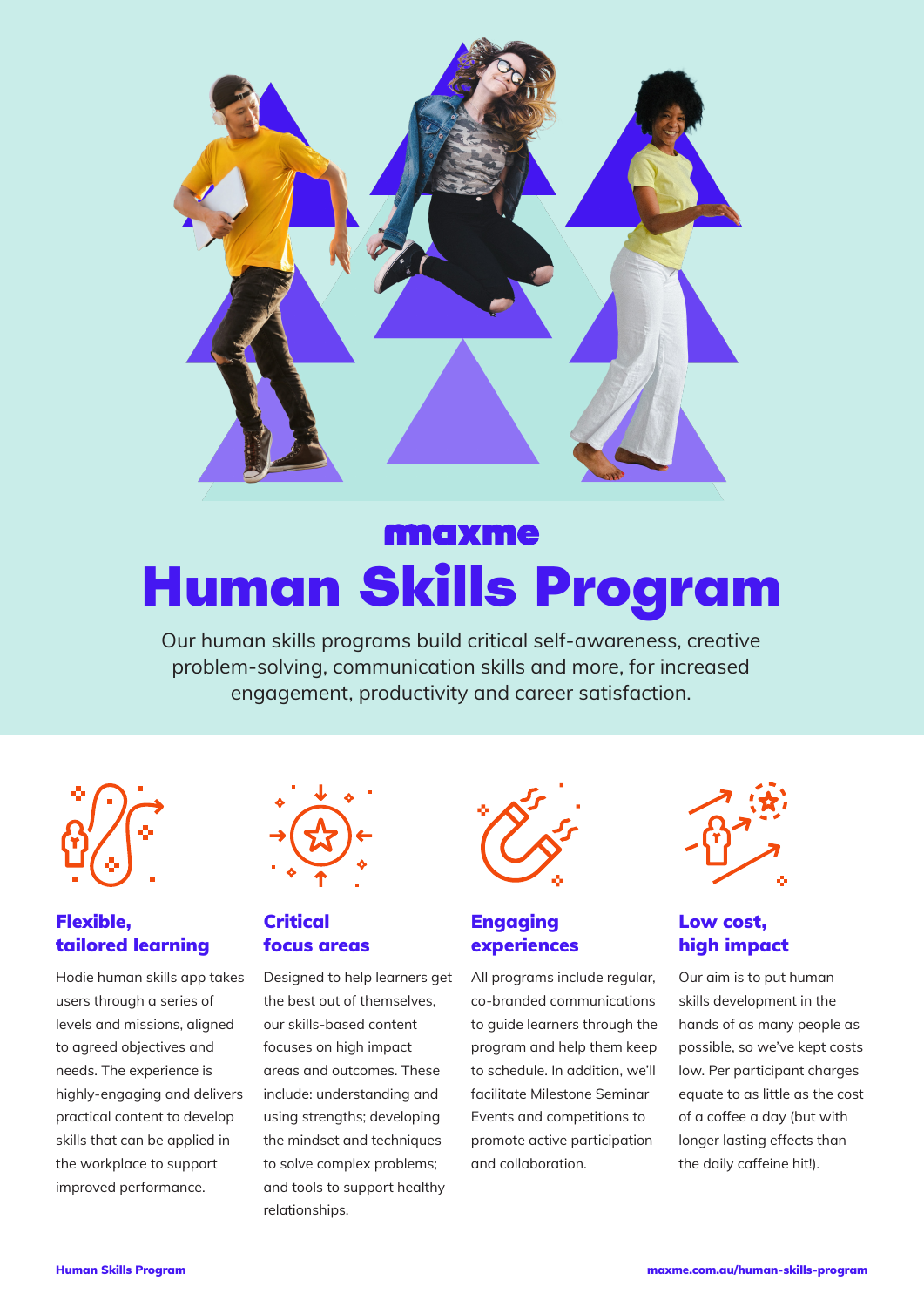## How it Works

Programs combine gamified learning, seminars and team competitions to increase engagement and collaboration.

## Program content

Content is delivered via Hodie, our human skills app developed based on proven microlearning training principles. Hodie combines six key skills areas:



Each skill area has 5 levels and each level has 4 steps:

- **Learning** (article + practice questions)
- **2** Test my learning (quick quiz)
- **Mission** (action & review)
- **Reflection** (final reflection)





## Program duration & format

Participants progress through a series of skill areas and levels based on the program they're on and are encouraged to spend about 60-90 mins/week (less than 15 mins/day). The learning is self-paced, so there's opportunity to catch up if they fall behind, or get out in front if there's a busy week ahead.



## Communications & seminars

We send regular communications to set expectations, keep users on track, provide reminders and share updates. Seminars (live-streamed and recorded) are delivered at key points to reinforce learning values and outcomes, and provide opportunities for deeper engagement.



### Team challenges & collaboration

To encourage collaboration, participants are assigned to teams, with points allocated based on completing steps in Hodie. Final points are based on the total points of each team, with bonus points awarded for additional contribution to seminars and other activities.

## **Surveus** & reporting

Prior to kick off, we benchmark participants' confidence and perceived skill levels across the key skill areas. We re-survey at program conclusion to measure development outcomes and capture feedback for continuous improvement. Monthly updates are provided to stakeholders to show participation.